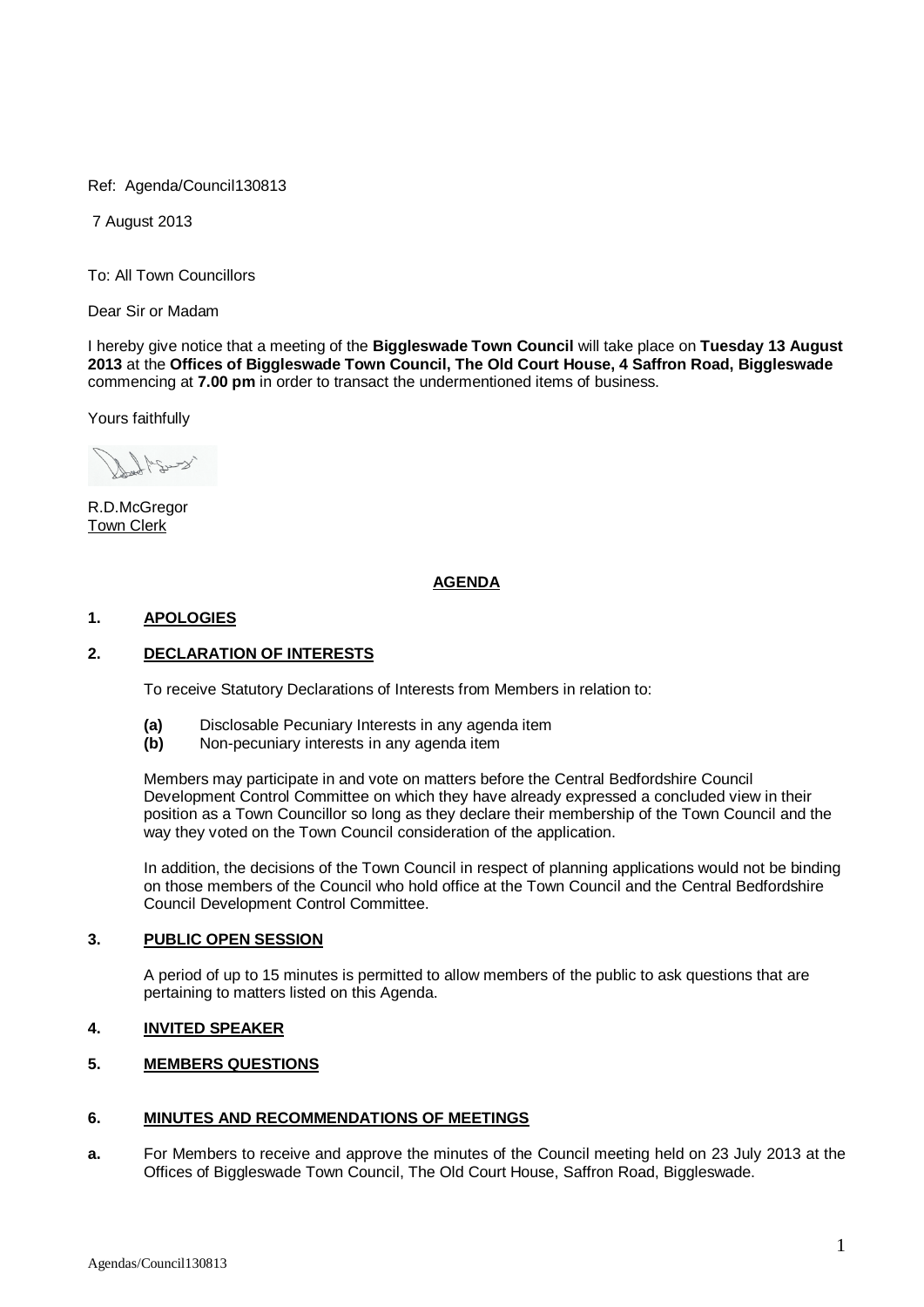**b.** For Members to receive a Draft copy of the minutes of the Joint Management Committee meeting held on 17 July 2013.

## **7. MATTERS ARISING**

**a.** Council meeting held on 23 July 2013

## **8. PLANNING APPLICATIONS**

### **a. CB/13/02385/VOC – Cold Harbour, 124 Potton Road, Biggleswade**

Variation of Condition no 4 on planning application MB/04/02080/FULL dated 24/12/2004 to be varied to allow use of the detached garage/games room as an annexe to Cold Harbour Cottage.

*Condition 4: The building hereby permitted shall be used only for purposes incidental to the enjoyment of the dwelling house and for no other purpose including business, commercial or industrial purposes.*

*Reason: To prevent the building from being used for commercial purposes to the detrimental of the locality.*

### **b. CB/13/02256/SCO – Eyeworth Lodge Farm, Northfield Road, Eyeworth**

EIA Scoping Opinion: erection of 4 broiler rearing units and associated feed bins, hardstanding and access.

*Although this site is beyond Biggleswade boundary, Town Council are invited to comment due to the size of the development.*

## **c. CB/13/01969/RM – Land South of Potton Road, Biggleswade**

Reserved Matters of appearance, landscaping, layout, scale and access for the erection of 66 dwellings at Blocks 35 & 41 pursuant to Outline consent reference MB/03/01205/OUT dated 13/11/2006 for Residential development of approximately 1450 dwellings, construction of Eastern relief road, Local Centre, primary school, public open space, structural landscaping, infrastructure including surface water balancing facilities and associated works. Demolition of 128 Potton Road to facilitate vehicular access. (All matters reserved except means of access) – Granted 13 November 2006

## **This application was considered by Town Council on 9 July when:**

It was **RESOLVED** that Town Council **OBJECT** to this application as it is an overdevelopment of the area. Town Council requests that the relief road is high priority as well as S106 monies be applied for the buses to service the area.

## **The following reply has been received from Central Bedfordshire Planning Officer:**

*The Town Council is fully entitled to object, of course. But the objection referred to overdevelopment at the site. This is an application for the approval of reserved matters (essentially, the detail). Consent*  was granted for 1450 units at the site with the 03/1205 consent and the number of units at the wider *site is not part of the current application. I wonder if you might be able to reconsider the Council's comments on this application. Naturally, if you would like to maintain the objection, you are entitled to do so.*

## **9. ITEMS FOR CONSIDERATION**

## **a. Central Bedfordshire Equality and Diversity Strategy 2013-2016 Consultation document**

Members will have already received this document electronically and are asked to comment.

### **b. Purchase of Rose Lane Car Park by Biggleswade Town Council**

Following the Town Council meeting 23rd July 2013,(confidential items), where Council **resolved** to make an offer of £605.000 for the purchase of the freehold Rose Lane car park; Town Council has received confirmation of acceptance of the offer of £605,000 for the purchase of Rose Lane Car Park.